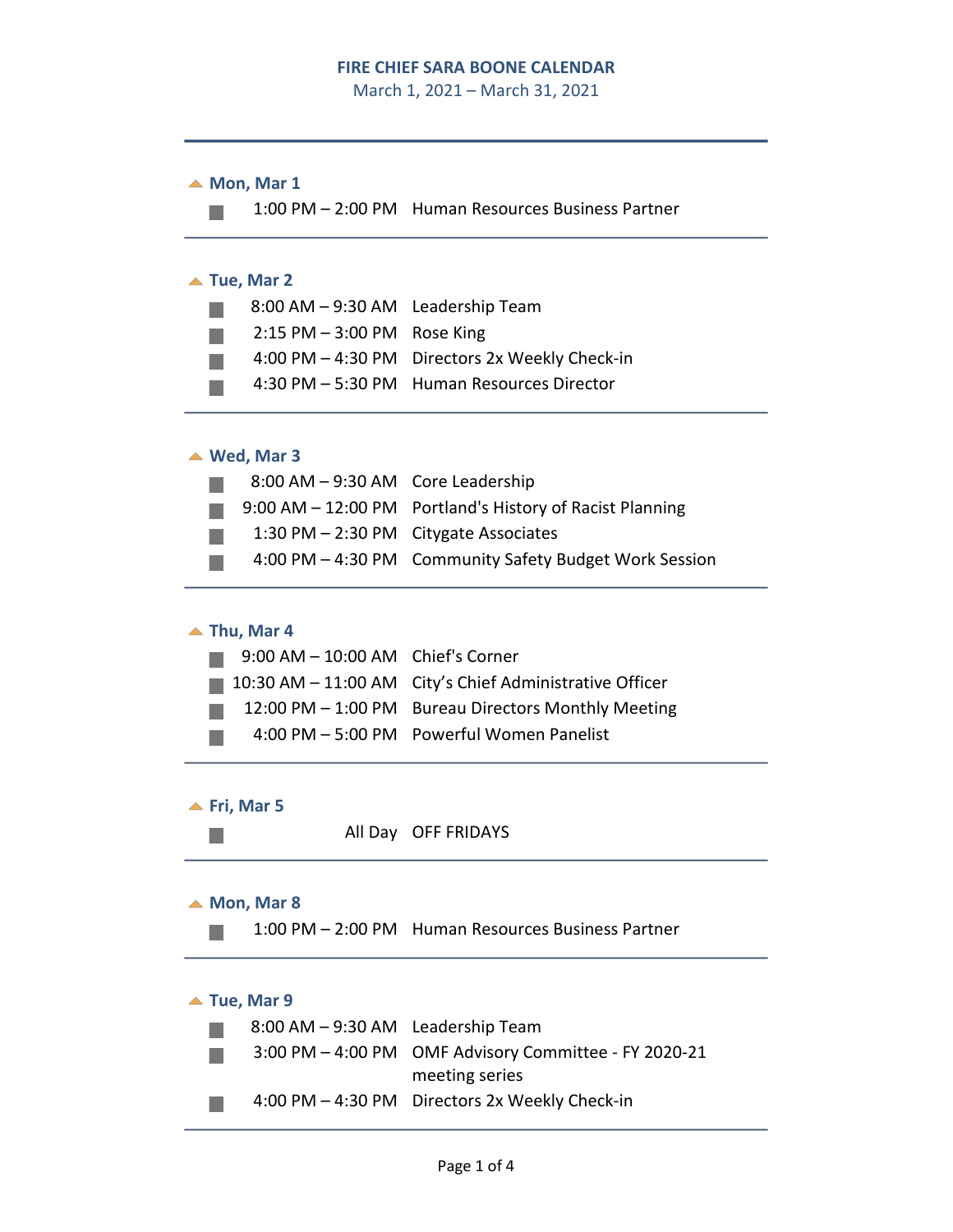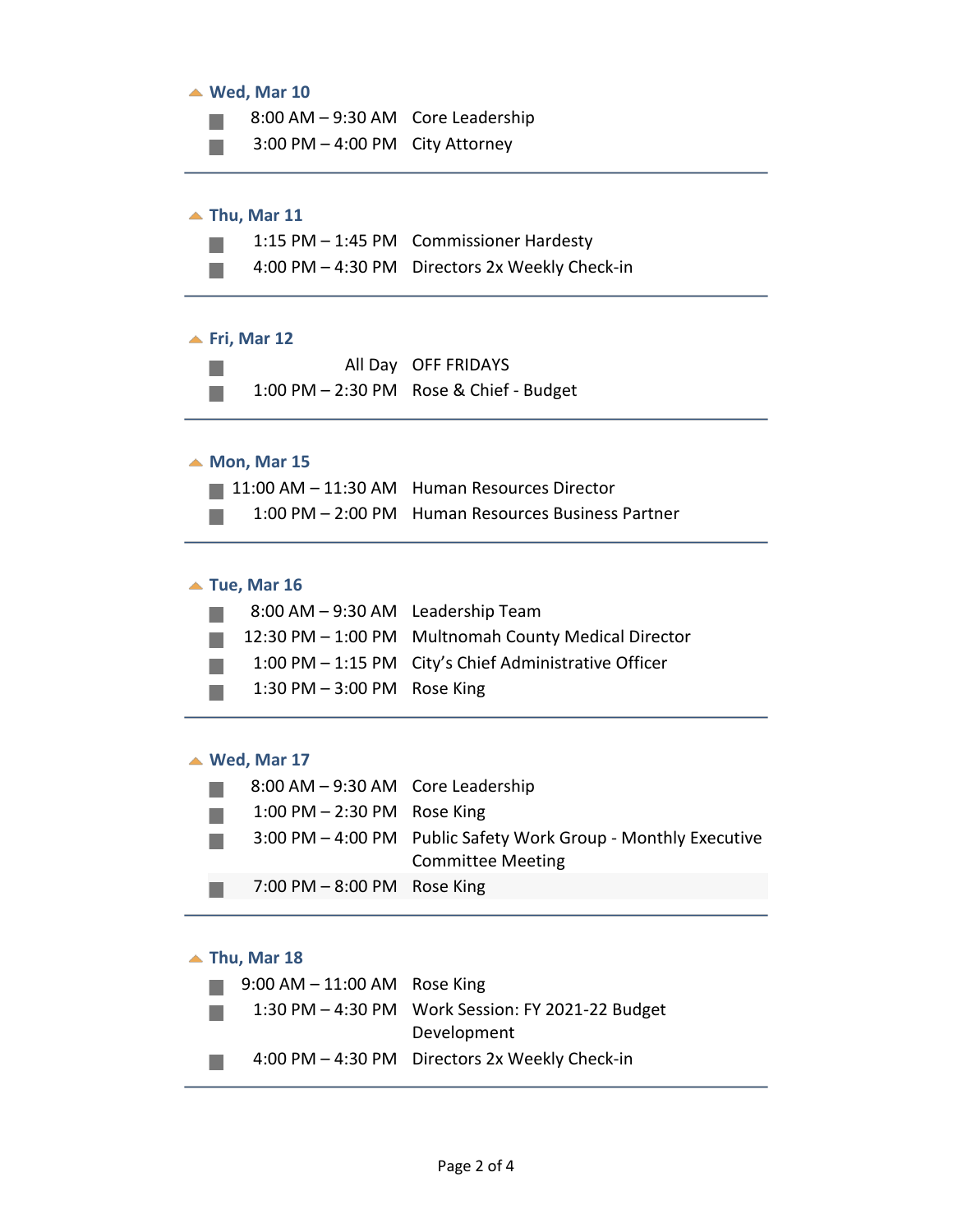**<u>A</u>** Fri, Mar 19

a a

All Day OFF FRIDAYS

11:30 AM - 12:30 PM Port of Portland Fire Chief

# ▲ Mon, Mar 22

| 10:30 AM $-$ 11:00 AM Rose King                             |                                                    |
|-------------------------------------------------------------|----------------------------------------------------|
| $\blacksquare$ 11:00 AM - 11:45 AM Station 21 Chief's Visit |                                                    |
| . .                                                         | 1:00 PM - 2:00 PM Human Resources Business Partner |
| a sa B                                                      | 3:00 PM - 3:30 PM PhD Study Lung Function Testing  |

#### ▲ Tue, Mar 23

| <b>Tall</b>                 | 8:00 AM - 9:30 AM Leadership Team |                                                |
|-----------------------------|-----------------------------------|------------------------------------------------|
| $\mathcal{L}^{\mathcal{A}}$ |                                   | 3:00 PM - 3:30 PM City Budget Office Director  |
|                             |                                   | 4:00 PM - 4:30 PM Directors 2x Weekly Check-in |

## **Wed, Mar 24**

| 8:00 AM - 9:30 AM Core Leadership   |  |
|-------------------------------------|--|
| 12:30 PM - 1:30 PM Equity Committee |  |
| $2:00$ PM $-3:00$ PM CPR Training   |  |

#### **Thu, Mar 25**

1:15 PM – 1:45 PM Commissioner Hardesty **College** 

#### **<u>▲ Fri, Mar 26</u>**



## ▲ Mon, Mar 29

|      |                                               | 1:00 PM - 2:00 PM Human Resources Business Partner |
|------|-----------------------------------------------|----------------------------------------------------|
|      | $2:30 \text{ PM} - 3:00 \text{ PM}$ Rose King |                                                    |
| a ka |                                               | $3:00$ PM $-3:45$ PM Station 16 Chief's Visit      |